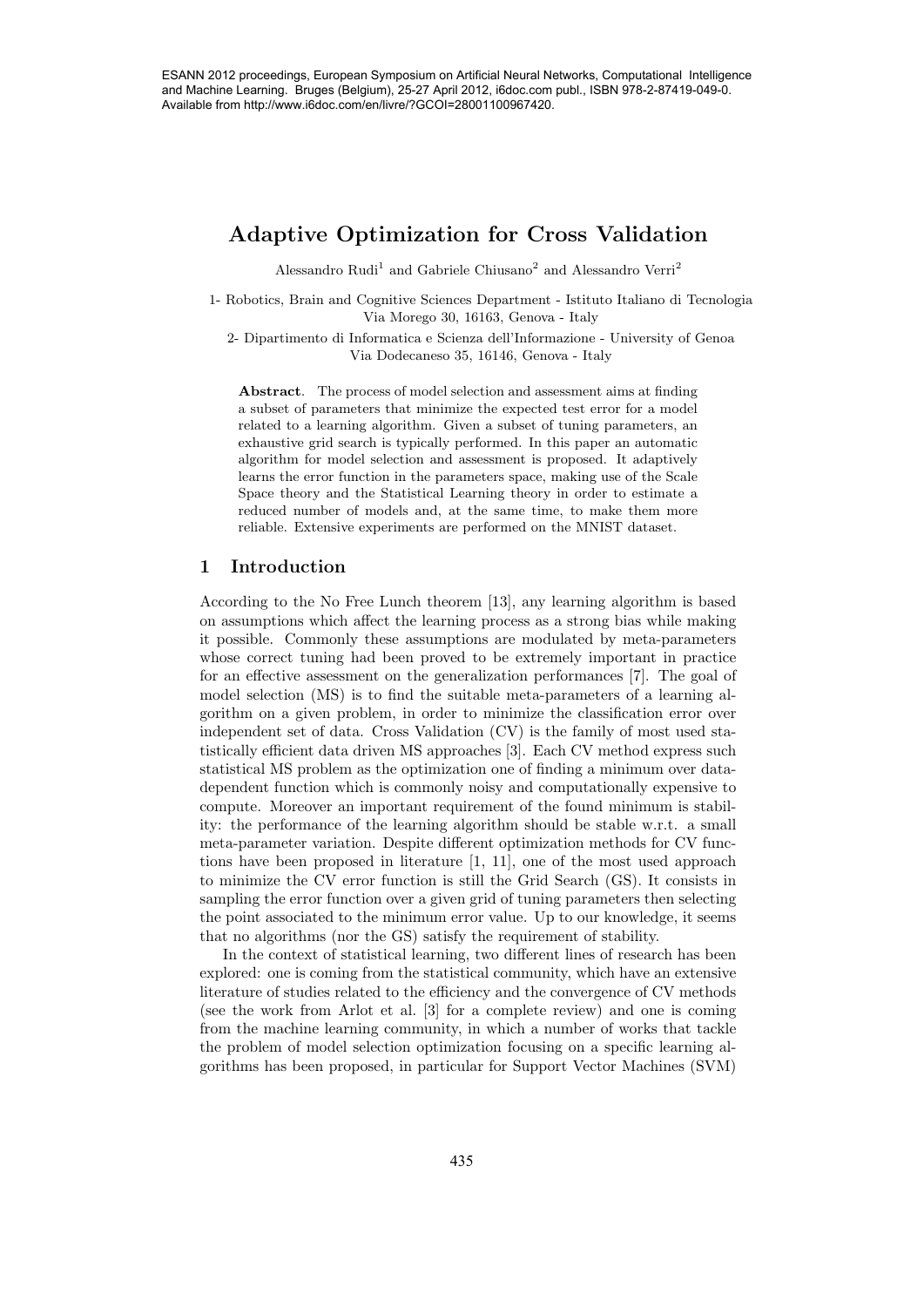and Kernel Regularized Least Squares (KRLS). The works from Cherkassky [5] and Adankov et al. [1] propose two different methods for the selection of the parameter C which controls the slack variables in the SVM algorithm, while Chapelle et al. [4] apply the gradient descent method to an upper bound of the classification error function in order to find a suitable kernel parameters for C-SVM. An et al. [2] and Pahikkala et al. [11] proposed two different methods to speed up the computation of the CV error function for estimating the regularization parameter of the KRLS algorithm. The problem of model selection using CV on learning algorithms is closely related to the global optimization of error functions, sampled from few points and computationally intensive to evaluate in each point. In this setting, Osborne et al. [10] propose to learn computationally expensive functions from few sampled points and contemporarily to search its minima using Gaussian Processes. Up to our knowledge there are no algorithms that optimize the CV error using an automatic and adaptive learning process, contemporarily aiming at the stability requirements of the solution and exploiting the low dimensionality of the problem in order to sample the error function using less points as possible. 436 ESANN 2012 proceedings, European Symposium on Artificial Neural Networks, Computational Intelligence

In this paper a refined model selection procedure is presented: it employs Scale Space and Statistical Learning Theories in order to exploit the stability condition of the searched minima and the low dimensionality of the CV-function requiring few evaluations of such function. The Adaptive Optimization for Cross Validation (ACV) learns the error function adaptively by sampling and refining the approximation only on the regions of stable minima without demanding strong computational efforts in parameters choice, compared to standard GS approach. The ACV performances are compared to the GS approach on classification problems using Support Vector Machines (SVM).

# 2 The proposed method

The presented paper is organized as follows: the main contribution of this paper is described in sections 2.1 and 2.2. Then the implementation details and the obtained results are reported in section 3.

#### 2.1 Adaptive Optimization for Cross Validation

Let  $A(\lambda)$  be a supervised learning algorithm which depends on the meta-parameter  $\lambda \in \mathbb{R}^d$  and let  $f(\lambda) = \mathcal{E}(X_n, A(\lambda))$  be the error function of a cross validation scheme computed using  $A(\lambda)$  with training set  $X_n$ . The goal of an efficient model selection method is to find a suitable minimum plateau  $f(\lambda)$  of volume  $\sigma^d$  using a small number of evaluations of f, where  $\sigma$  is the characteristic dimension. The ACV algorithm adaptively learns an approximation of  $f(\lambda)$ , in order to describe the global properties of the error function sampled over few points and then refining it progressively the approximation in the neighborhood of the minimum plateau. Given a characteristic dimension  $\sigma$ , a maximum number of points  $\hat{n}$ per level of refinement, a subset L of the parameter space  $\Lambda$  and a maximum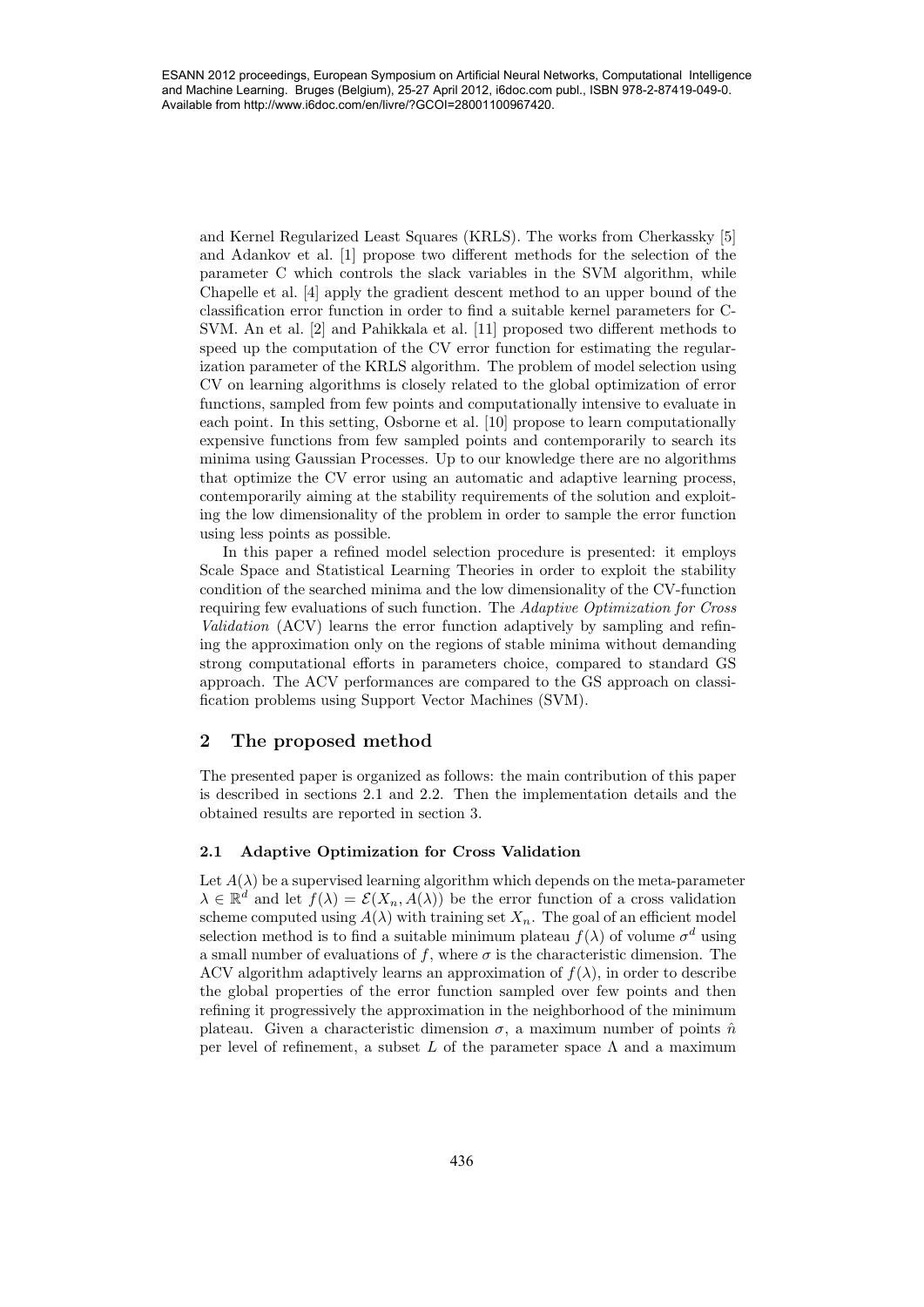number of refinement steps  $N$ , the algorithm works as show in the Algorithm 1 box.

Algorithm 1 Adaptive Optimization for Cross Validation

 $Z \leftarrow \emptyset$ while  $N > 0$  and  $\mathrm{vol}(L) \geq \sigma^d$  do  $n \leftarrow \min(\hat{n}, \text{vol}(L)\sigma^{-d})$  $\Lambda_n \leftarrow$ **Sample** $(L, n)$  $Z \leftarrow Z \cup \{(\lambda, f(\lambda)) | \lambda \in \Lambda_n \}$  $\phi \leftarrow \textbf{SmoothKRLS}(Z, \sigma)$  $m \leftarrow \int_L \phi(\lambda) d\lambda$  $L \leftarrow {\lambda | \phi(\lambda) \leq m}$  $N \leftarrow N - 1$ end while return GlobalMinimum $(\phi, L)$ 

At each step the function f is sampled in a number  $n$  of points extracted from the region L and a function  $\phi$  is learned over these sampled points. Then the mean m of  $\phi$  in L is computed. In the end, the region L is updated restricting the sampling region only where  $\phi(\lambda) \leq m$ , following the simple heuristic that the global minimum of a function is always lower than its mean value. The algorithm stops if the volume of L is less than the reference volume  $\sigma^d$  or if the maximum number of steps  $N$  has been reached.

One of the main contributions of this paper is the study and the development of the algorithm to learn the error function, called Smooth Kernel Regularized Least Squares (Smooth KRLS), which combines the KRLS algorithm with the Linear Scale Space theory. This method is able to deal with the noise of the error function  $f(\lambda)$ , which is induced both by the finiteness of the training set  $X_n$  and by the sparse sampling of the  $f(\lambda)$ . The role of Linear Scale-Space theory as extensively proved by Lindeberg [8] is crucial to partially suppress the effect of the noise of the  $f(\lambda)$  and to reduce the possibility of finding local or small volume minima in favor of bigger ones. To this extent, the linear Scale-Space approach suggests to learn the function  $\phi(\lambda) = (\mathcal{N}_{\sigma^2} * f)(\lambda)$  over a set of samples  $\{\lambda_i, f(\lambda_i)\}\$ , which is the original function f convoluted with a Gaussian of standard deviation  $\sigma$ , instead of the raw f, in order to reduce the effect of the noise-induced structures of characteristic dimension smaller than  $\sigma$  while substantially preserving the structures bigger than  $\sigma$ . To summarize,  $\mathcal{N}_{\sigma} * f$ preserve plateaus of characteristic dimension greater or equal  $\sigma$  while reducing the sampling noise. ESAN 2012 proceedings, European Symposium on Artificial Neural Networks, Computational Networks, Computational Networks, Computational Networks, Computational Networks, Computational Networks, Computational Networks, Comp

#### 2.2 Smooth Kernel Regularized Least Squares

In this section a variation of Kernel Regularized Least Squares Regression, based on mathematical framework in  $[12]$ , is presented. Given a noisy function f sampled in *n* points, the novel approach of *Smooth KRLS* learns the simpler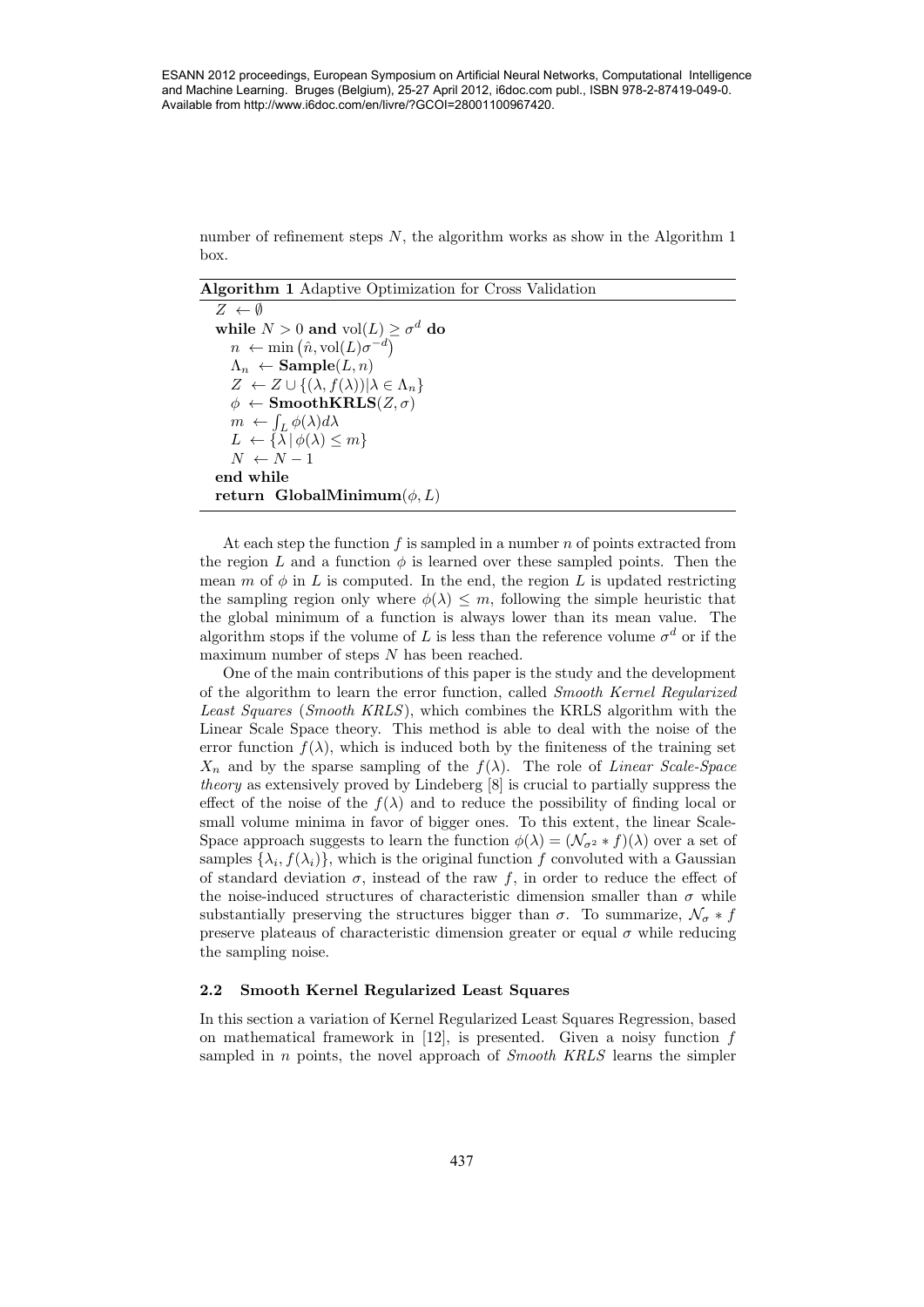and Machine Learning. Bruges (Belgium), 25-27 April 2012, i6doc.com publ., ISBN 978-2-87419-049-0. Available from http://www.i6doc.com/en/livre/?GCOI=28001100967420.

function  $\phi = \mathcal{N}_{\sigma^2} * f$  that is f convoluted with a Gaussian of variance  $\sigma^2$ .

Let the input space  $\Lambda$  be a metric space (e.g:  $\mathbb{R}^d$ ) and  $Z_n = \{(\lambda_i, y_i)\}_{1 \leq i \leq n} \subset$ Λ×R be the set of input-output couples independently and identically distributed according to an unknown probability distribution  $\rho(\lambda, y) = \eta(\lambda)\psi(y|x)$ . Moreover let  $f(\lambda) = \int y d\psi(y|\lambda)$  be the function whose convoluted version  $\phi = \mathcal{N}_{\sigma^2} * f$ we want to estimate. Thus we introduce the kernel machinery, namely the Reproducing Kernel Hilbert Space  $H$  associated to a given translation-invariant kernel function  $K(\lambda, \mu) = k(\lambda - \mu) : \Lambda \times \Lambda \to \mathbb{R}$  on the input space  $\Lambda$  (e.g: the gaussian kernel) and the associated dot product  $\cdot^{\top}$  such that  $K_{\lambda_0}^{\top} f = f(\lambda_0)$  for any  $f \in \mathcal{H}$  and  $K_{\lambda_0}(\mu) \equiv k(\mu - \lambda_0) \in \mathcal{H}$  for any  $\lambda_0 \in \Lambda$ . Then the convolution operator  $G_{\sigma^2} \in \mathcal{L}(\mathcal{H})$  is defined as ESAN 2012 proceedings, European Symposium on Milala Neural Networks, Computational Networks, Computational Networks, Computational Networks, Computational Networks, Computational Networks, Computational Networks, Computat

$$
G_{\sigma^2} = \int_X \mathcal{F}^{-1} \left\{ \frac{\hat{\mathcal{N}}_{\sigma^2}}{\hat{K}} \right\} (t - \tau) K_t K_\tau^\top dt d\tau \tag{1}
$$

where F is the Fourier transform operator,  $\hat{\mathcal{N}}_{\sigma^2} = \mathcal{F}(\mathcal{N}_{\sigma^2})$  and  $\hat{K} = \mathcal{F}(K)$ . The operator acts in the following way  $K_{\lambda}^{\top} G_{\sigma^2} f = (\mathcal{N}_{\sigma^2} * f)(\lambda).$ 

Instead of searching the less expensive function which best approximates a given set of points according to the standard KRLS [6] approach, in this setting we aim at the function whose deconvoluted version best approximates the points, which is defined as follows:

$$
\tilde{\phi} = \arg \min_{\varphi \in \mathcal{H}} \frac{1}{n} \sum_{i=1}^{n} (K_{\lambda_i}^{\top} G_{\sigma^2}^{-1} \varphi - y_i)^2 + \nu \| \varphi \|_{\mathcal{H}}^2
$$
\n(2)

where  $\tilde{\phi}$  is the learned version of  $\phi$ . This equation can be rewritten as  $\tilde{\phi} =$  $\arg\min_{\varphi\in\mathcal{H}}\mathcal{L}$  with  $\mathcal{L} = \varphi^{\top}g_{n}^{\top}g_{n}\varphi - 2g_{n}^{\top}Y + Y^{\top}Y + \nu\varphi^{\top}\varphi$ ,  $g_{n} = s_{n}G_{\sigma^2}^{-1}$  and  $s_n = (K_{\lambda_1}, \ldots, K_{\lambda_n})^\top : \mathcal{H} \to \mathbb{R}^n$  and  $Y = (y_1, \ldots, y_n)^\top$ 

The functional of the problem 2 is convex in  $\varphi$ , so, imposing its first derivative to zero, we obtain  $\tilde{\phi} = (g_n^{\top} g_n + \nu)^{-1} g_n^{\top} Y = g_n^{\top} (G + \nu)^{-1} Y$  with  $G \in \mathbb{R}^{n \times n}$ ,  $(G)_{ij} = K_{\lambda_i}^\top G_{\sigma^2}^{-2} K_{\lambda_j}$ , where the second equality is a consequence of spectral calculus. The smoothed learned function  $\tilde{\phi}(\lambda)$  is expressed in closed finite form

$$
\tilde{\phi}(\lambda) = K_{\lambda}^{\top} \tilde{\phi} = a_{\lambda}^{\top} (G + \nu)^{-1} Y \tag{3}
$$

with  $(a_\lambda) = (K_\lambda^\top G_{\sigma^2}^{-1} K_{\lambda_1}, \dots, K_\lambda^\top G_{\sigma^2}^{-1} K_{\lambda_n})^\top \in \mathbb{R}^n$ . The dot products can be calculated analytically. We note that when K is a gaussian kernel  $K(\mu, \lambda)$  =  $C\mathcal{N}_{\theta^2}(\mu-\lambda)$  of variance  $\theta^2$  and a constant  $C > 0$ , we have  $K_{\lambda}^{\top}G_{\sigma^2}^{-1}K_{\mu} =$  $C\mathcal{N}_{\theta^2-\sigma^2}(\lambda-\mu)$  and  $K_{\lambda}^{\top}G_{\sigma^2}^{-2}K_{\mu}=C\mathcal{N}_{\theta^2-2\sigma^2}(\lambda-\mu)$ . We stress the fact that, in order to have two bounded dot products, we should choose  $\theta^2 > 2\sigma^2$ .

## 3 Experiments

In this section, the proposed method was extensively evaluated on the MNIST data set [9], which is a collection of 60,000 images of handwritten digits. In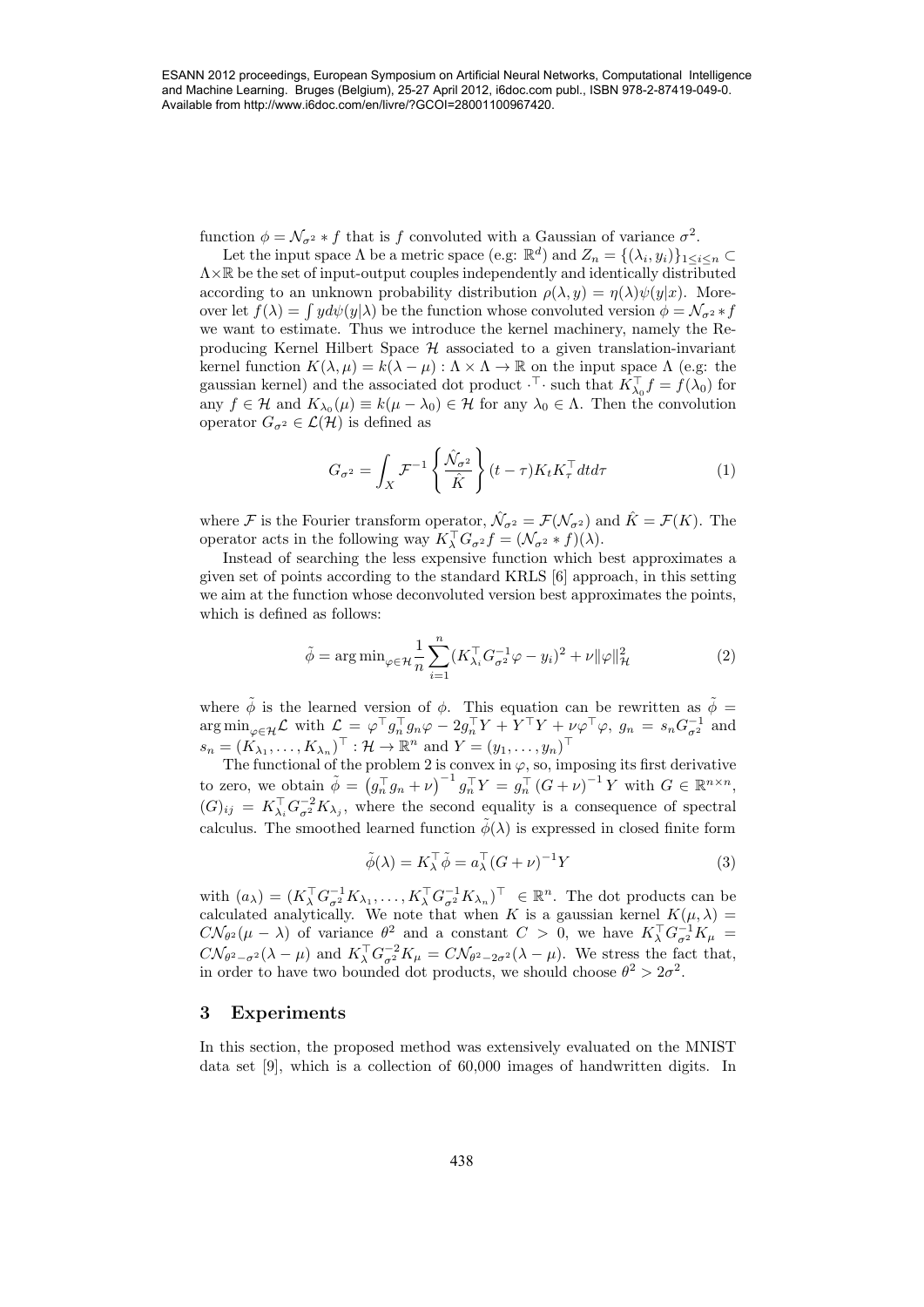and Machine Learning. Bruges (Belgium), 25-27 April 2012, i6doc.com publ., ISBN 978-2-87419-049-0. Available from http://www.i6doc.com/en/livre/?GCOI=28001100967420.



Fig. 1: Left: box and whisker plot of the  $\Delta\%$  accuracy gain/loss of ACV w.r.t. GS, computed varying the characteristic dimension  $\sigma$  while keeping fixed the maximum number of sample per level  $\hat{n}$ , using 50 runs per couple  $(\sigma, \hat{n})$ . Right: histogram of  $\Delta\%$  accuracy for all the possible combinations of the classes with parameters  $\hat{n} = 5$  and  $\sigma = 0.5$  using 20 runs per couple.

all the following experiments, 1000 training images and 1000 validation images per class were randomly sampled from the set of 50,000 training images and 1000 images per class were sampled from the set of 10,000 test images. In order to show the core idea, a very simple representations of the subregions, the samples and the global minimization function had been chosen. The region of interest L is represented as an hyperbox. The sampling function  $Sample(L, n)$ selects n equispaced points with uniform probability in L.  $GlobalMinimum(\phi, L)$ uniformly samples the learned function  $\phi$  in L and then it performs a gradient descent optimization in order to find its minimum. For the implementation of the  $SmoothKRLS(Z, \sigma)$ , a Gaussian Kernel with  $\theta^2$  variance is chosen. The choice of  $\theta$  is fully automatic and it is done using the mean of the distances of the points from their associated Nearest Neighbor points in the Z set. In the same way, the regularization parameter  $\nu$  for the *Smooth KRLS* function is selected automatically using a Leave-One-Out Cross Validation computed over the set of points Z. For classification purposes, SVM were used. In this case, the two parameters to tune are the weight of the Slack Variables C and the parameter  $\gamma$  of the Gaussian Kernel:  $K(x, y) = \exp^{-\gamma ||x-y||^2}$  where  $\gamma$  is the variance of given Gaussian distribution. During all the experiments, the starting hyperbox in the parameters space was set to  $(\log C, \log \gamma) \in L = [-6, 0] \times [0, 6]$  The comparison between the ACV and the standard GS has been done using the same setting: once the ACV algorithm is run, then the GS samples the same number of points in the parameters space over an equispaced grid, in order to maintain the results comparable between the two different methods. For all experiments, the accuracy measure  $\Delta\%$  is computed as follows:  $\Delta\% = \frac{100}{N} \sum_{i=1}^{N}$  $e_i^s - e_i^g$  $\overline{e_i^g}$ where  $e_i^s$  and  $e_i^g$  are the error of the i-th test respectively of ACV and GS method and N are the number of repetitions of the tests. The  $\Delta\%$  measure indicates how much the ACV performed with the respect to the maximum error 639 Estate the computer of the computation of the computation of the computation of the computation of the computation of the computation of the computation of the computational Networks and  $\frac{1}{2}$  is a second of the c